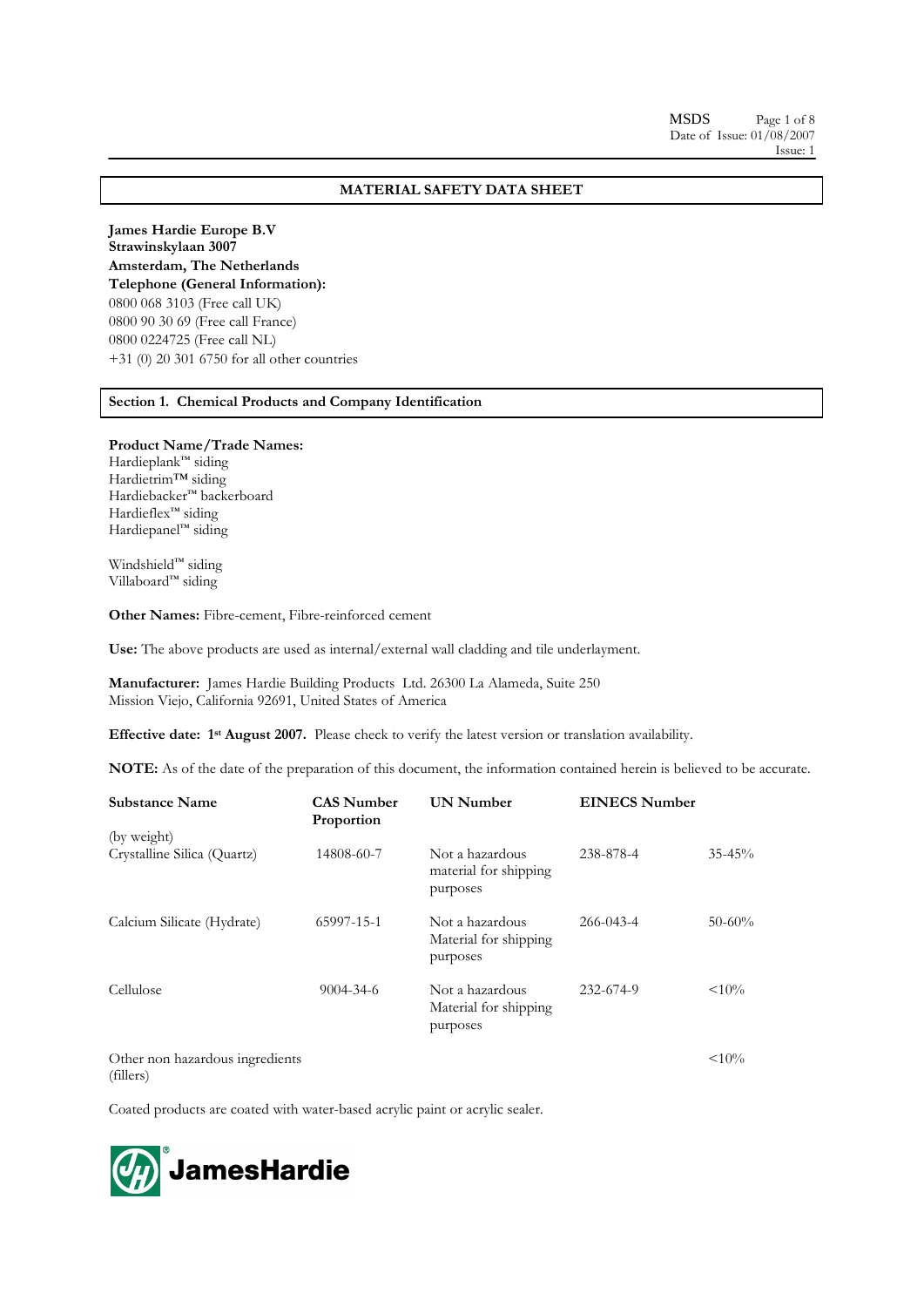|  |  |  |  | Section 2. Hazardous Ingredients/Identity Information |
|--|--|--|--|-------------------------------------------------------|
|--|--|--|--|-------------------------------------------------------|

| <b>Substance Name</b><br>Crystalline Silica (Quartz) | <b>CAS Number</b><br>14808-60-7 | <b>UN Number</b><br>Not a hazardous<br>material for shipping<br>purposes | <b>EINECS Number</b><br>238-878-4 | <b>Proportion</b> (by weight)<br>$35 - 45\%$ |
|------------------------------------------------------|---------------------------------|--------------------------------------------------------------------------|-----------------------------------|----------------------------------------------|
| Calcium Silicate (Hydrate)                           | 65997-15-1                      | Not a hazardous<br>material for shipping<br>purposes                     | $266 - 043 - 4$                   | $50-60%$                                     |
| Cellulose                                            | $9004 - 34 - 6$                 | Not a hazardous<br>material for shipping<br>purposes                     | 232-674-9                         | $< 10\%$                                     |

## **Section 3. Hazards Identification**

**This product is not currently classified as dangerous under Directives 1999/45/EC and 67/548/EEC. However, the following Risk and Safety Phrases may be applied to this product.** 

| <b>Risk Phrases</b>  | <b>R37</b>      | Irritating to respiratory system               |  |
|----------------------|-----------------|------------------------------------------------|--|
|                      | R48/20          | Harmful: danger of serious damage to health by |  |
|                      |                 | prolonged exposure through inhalation          |  |
|                      | <b>R49</b>      | Can cause cancer by inhalation                 |  |
| <b>Safety Phrase</b> | S <sub>22</sub> | Do not breathe dust                            |  |
|                      | S24/25/36/37/39 | Avoid contact with Skin and Eyes               |  |
|                      |                 | Wear suitable Eye/Face/Hand protection         |  |

**Emergency Overview:** Not explosive, not a fire hazard

## **Primary Routes of Entry and Potential Health Effects:**

## **Inhalation:**

**Acute effects -** Dust may cause irritation of the nose, throat, and airways, resulting in coughing and sneezing. Certain susceptible individuals may experience wheezing (spasms of the bronchial airways) on inhaling dust during sanding or sawing operations.

**Chronic Effects -** Repeated and prolonged overexposures to dust containing crystalline silica can cause silicosis (scarring of the lung) and increases the risk of bronchitis, tuberculosis, lung cancer, renal disease, and scleroderma (a disease affecting the connective tissue of the skin, joints, blood vessels, and internal organs). Some studies suggest that cigarette smoking increases the risk of silicosis, bronchitis and lung cancer in persons also exposed to crystalline silica.

**Acute silicosis** - a sub-chronic disease associated with acute, massive silica exposure, is a rapidly progressive, incurable lung disease that is typically fatal. Symptoms include, but are not limited to, shortness of breath, cough, fever, weight loss and chest pain. Such exposure may cause pneumoconiosis and pulmonary fibrosis.

# **Ingestion:**

Unlikely under normal conditions of use, but swallowing the dust from this product may result in -irritation or damage to the mouth and gastrointestinal tract due to alkalinity of dust.

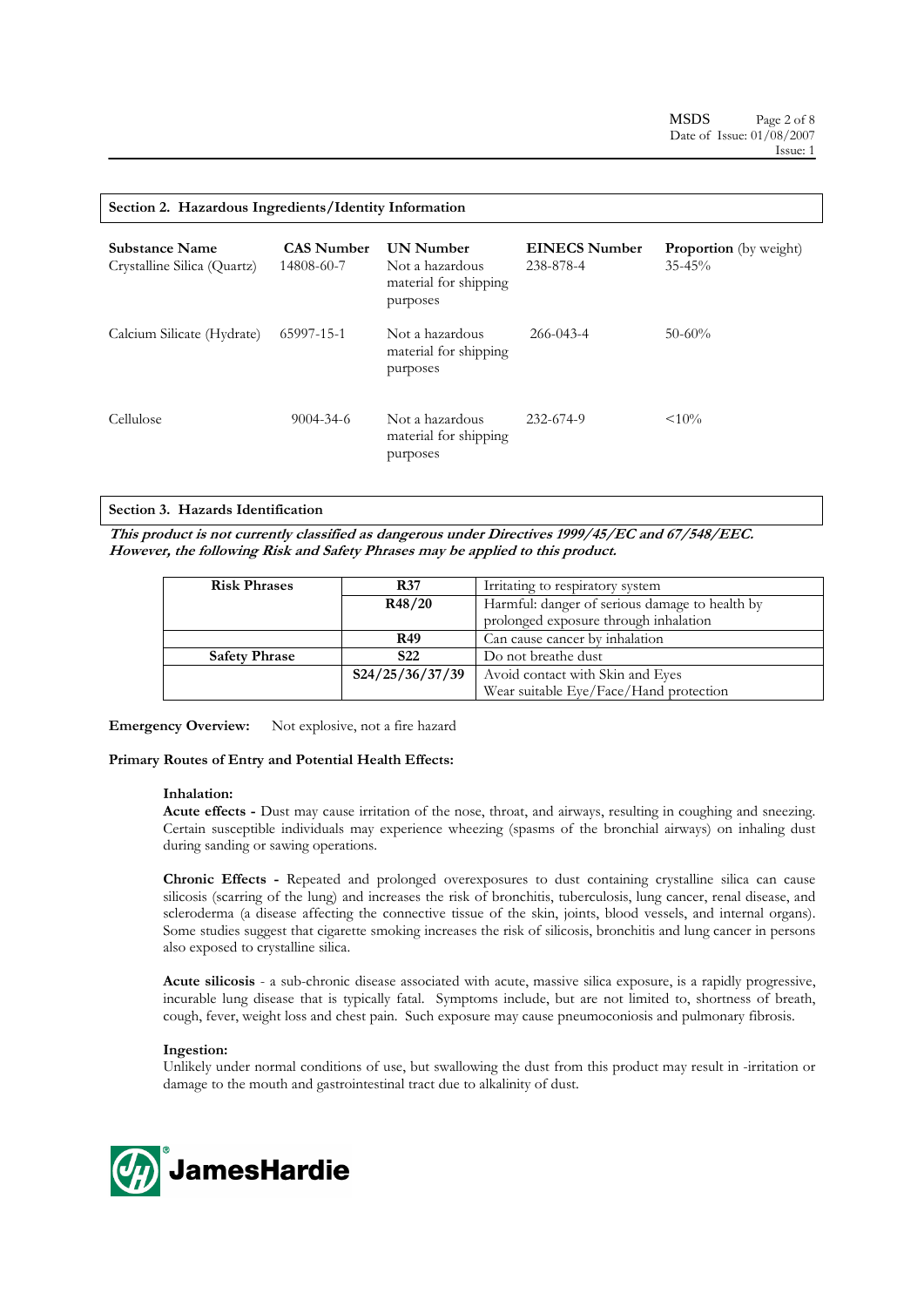# **Eye:**

Dust may irritate the eyes from mechanical abrasion causing watering and redness.

## **Skin:**

Dust may cause irritation of the skin from friction but cannot be absorbed through intact skin.

## **Medical conditions generally aggravated by exposure:**

Pulmonary function may be reduced by inhalation of respirable crystalline silica and/or cellulose. If lung scarring occurs, such scarring could aggravate other lung conditions such as asthma, emphysema, pneumonia or restrictive lung diseases. Lung scarring from crystalline silica may also increase risks to pulmonary tuberculosis.

### **Smoking:**

Some studies suggest that cigarette smoking increases the risk of occupational respiratory diseases, including silica-related respiratory diseases.

## **Carcinogenicity:**

## **International Agency for the Research on Cancer (IARC):**

Crystalline silica inhaled in the forms of quartz or cristobalite from occupational sources is carcinogenic to humans.

**Section 4. First Aid Measures** 

**Signs and symptoms of over exposure:** Breathlessness, wheezing, cough, sputum production

## **First Aid:**

## **Swallowed:**

If swallowed, dilute by drinking large amounts of water. Do not induce vomiting. Seek medical attention. If unconscious, loosen tight clothing and lay the person on his/her left side. Give nothing by mouth to an individual who is not alert and conscious.

## **Eye Contact:**

Remove contact lens. Flush with running water or saline for at least 15 minutes. Seek medical attention if redness persists or if visual changes occur.

## **Skin Contact:**

Wash with mild soap and water. Contact physician if irritation persists or later develops.

### **Inhaled:**

Remove to fresh air. If shortness of breath or wheezing develops, seek medical attention.

# **ADVICE TO DOCTOR:** Treat symptomatically

### **Section 5. Fire Fighting Measures**

James Hardie® Fibre-cement products are neither flammable nor explosive.

Fire and Explosion Hazard: 1. Flash Point: Not applicable

- 
- 2. Auto-ignition: Not applicable
- 3. Non-flammable and non-explosive

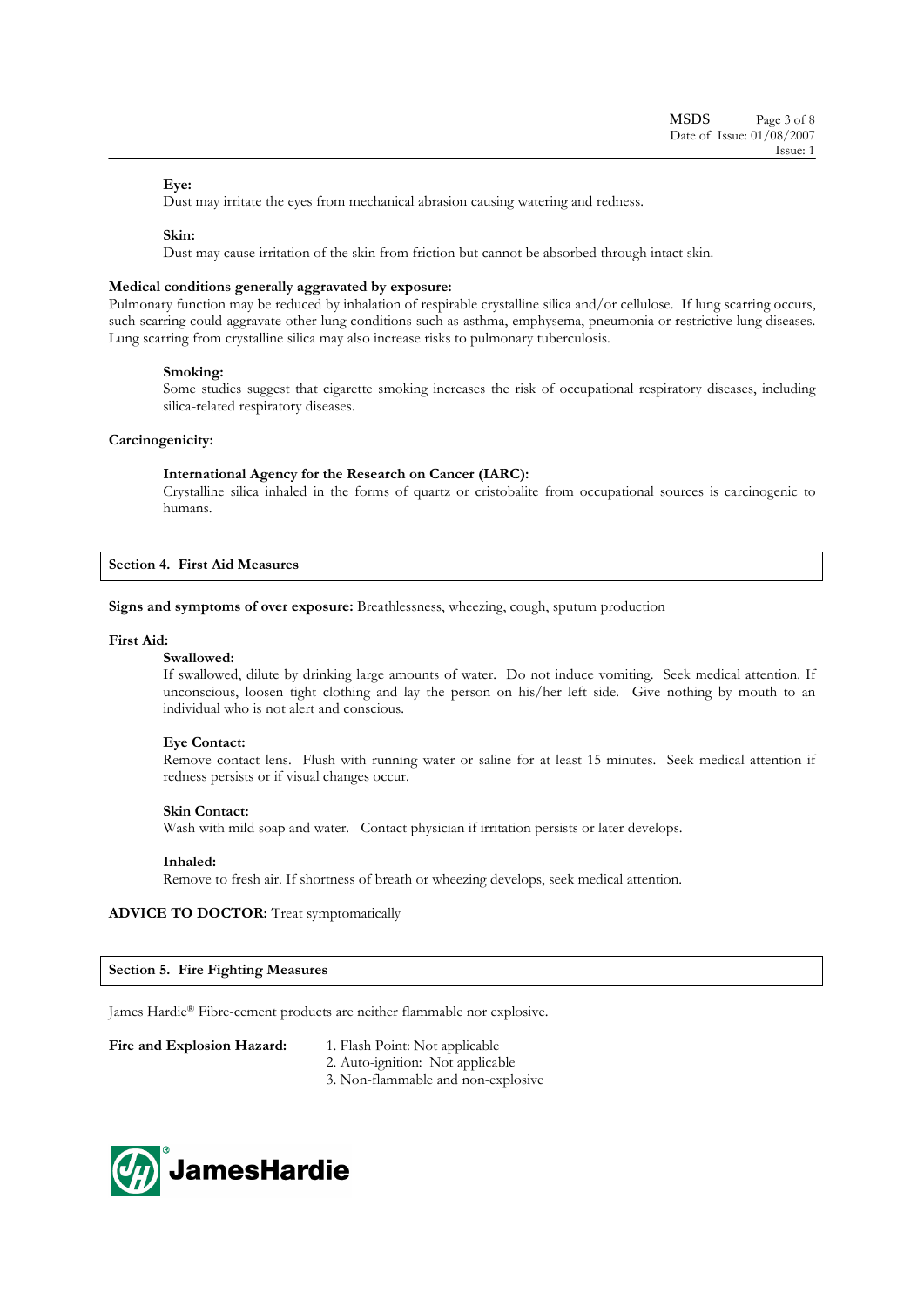**Extinguishing Media:** This material is not combustible. Appropriate extinguishing media (carbon dioxide, foam, water, or dry chemical) for surrounding fire should be used.

Fire Fighting: Fire fighting personnel should wear normal protective equipment and positive self-contained breathing apparatus.

## **Section 6. Accidental Release Measures**

No special precautions are necessary to pick up product that has been dropped. The following applies to releases of dust generated during cutting or sanding of the material.

**Precautions:** Take measures to either eliminate or minimize the creation of dust. Respirable dust and silica levels should be monitored regularly.

Wherever possible, practices likely to generate dust should be controlled with engineering controls such as local exhaust ventilation, dust suppression with water and containment, enclosure or covers.

Use respiratory protection as described in Section 8.

**Cleanup Methods:** A fine water spray should be used to suppress dust when sweeping (never dry sweep). Vacuuming with an industrial vacuum cleaner fitted with a high-efficiency particulate (HEPA) filter is preferred to sweeping. Waste may be disposed of by landfill in compliance with federal, state and local requirements.

In the event of an accidental release, observe all protection measures set out in this safety data sheet. Avoid using materials and products that are incompatible with the product. (refer to Section 10)

## **Section 7. Handling and Storage**

**Note:** The fibre cement boards in their intact state do not present a health hazard. The controls below apply to dust generated from the boards by cutting, drilling, routing, sawing, crushing, or otherwise abrading, and cleaning or moving sawdust.

*James Hardie recommendation*: Keep exposure to dust as low as reasonably possible. Respirable crystalline silica levels should not exceed exposure limits established by local jurisdictions, and identified in this safety data sheet. Exposure to respirable (fine) silica dust depends on a variety of factors, including activity rate (e.g. cutting rate), method of handling (e.g. electric shears), environmental conditions (e.g. weather conditions, workstation orientation) and control measures used.

Wherever possible, practices likely to generate dust should be carried out in well-ventilated areas (e.g. outside). The work practices and engineering controls set out in Section 8 should be followed to reduce silica exposures.

Keep away from reactive products. Do not store near food, beverages or smoking materials. Avoid spilling and creating dust. Maintain appropriate dust controls during handling. Use appropriate respiratory protection during handling as described in Section 8.

# **Section 8. Exposure Controls and Personal Protection**

**Crystalline Silica (Quartz) (respirable)** 

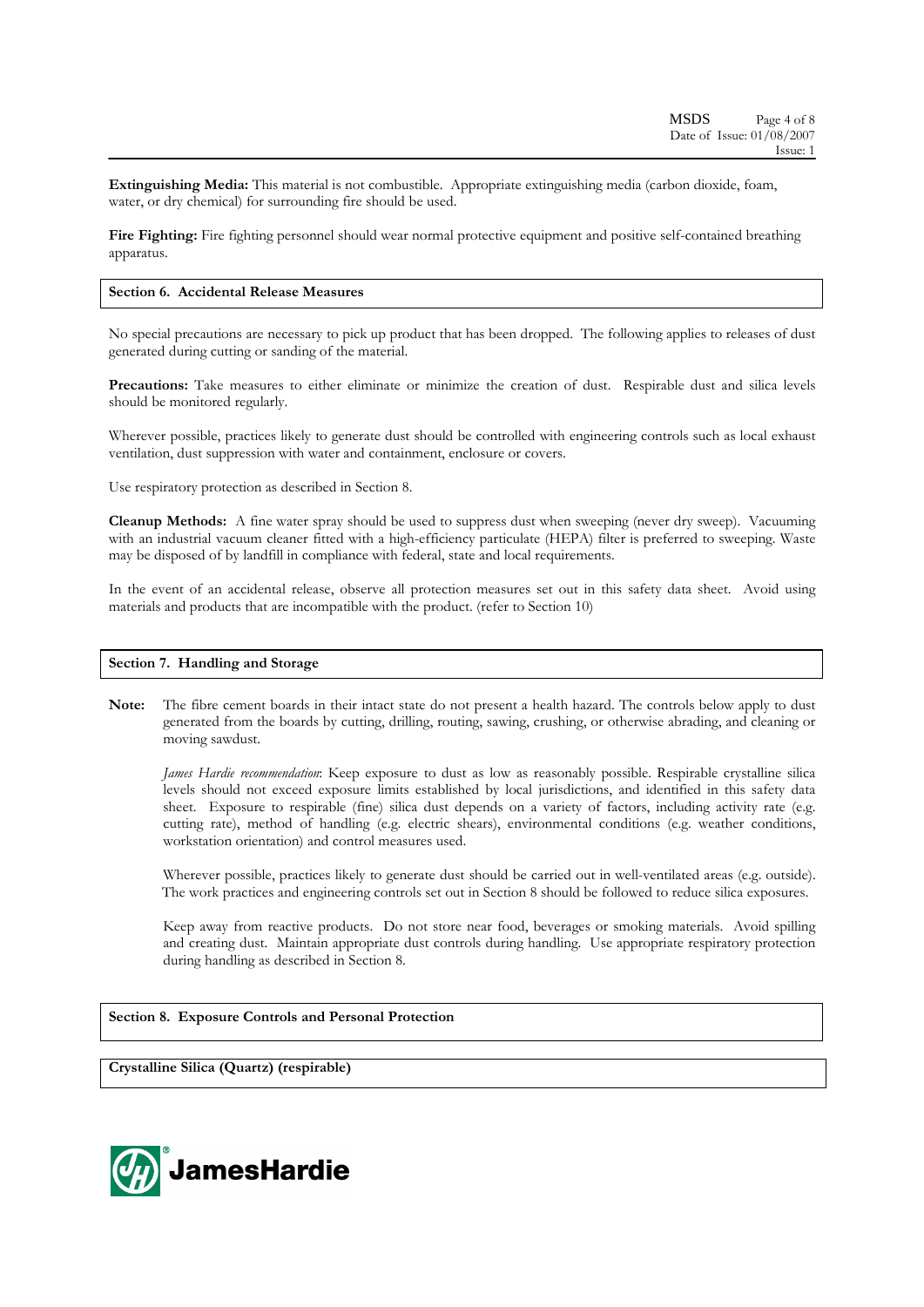| County      | <b>OEL</b>      | Adopted by/                                                             | OEL Name (if specific)                                    |
|-------------|-----------------|-------------------------------------------------------------------------|-----------------------------------------------------------|
|             | $mg/m^3$        | Law denomination                                                        |                                                           |
|             |                 |                                                                         |                                                           |
| Denmark     | 0.1             | Direktoratet fot Arbeidstilsynet                                        | Threshold Limit Value (TLV)                               |
| France      | $5$ or<br>25k/Q | Ministère de l'Industrie (RGIE)                                         | Empoussiérage de référence                                |
|             | 0.1             | Ministère du Travail                                                    | Valeur limite de Moyenne d'Exposition (VME)               |
| Ireland     | 0.05            | 2002 Code of Practice for the Safety,<br>Health & Welfare at Work (CoP) |                                                           |
| Netherlands | 0.075           | Ministerie van Sociale Zaken en<br>Werkgelegenheid                      | Maximaal Aanvaarde Concentratie (MAC)                     |
| Norway      | 0.1             | Direktoratet for Arbeidstilsynet                                        | Administrative Normer for Forurensing I<br>Arbeidsmiljøet |
| Sweden      | 0.1             | National Board of Occupational Safety<br>and Health                     | Yrkeshygieniska Gränsvärden                               |
| UK          | 0.1             | Health & Safety Executive                                               | Workplace Exposure Limits (WEL)                           |

Exposures Limits are based on an 8-hour time weighted average (TWA) unless otherwise stated.

Calcium Silicate (Hydrate), Cellulose and other non-hazardous ingredients have not been listed as Crystalline Silica (Quartz) (respirable) is the most hazardous substance and all control measures must comply with the most hazardous substance.

**Other Limits Recommended:** Other countries may have exposure limits that vary from those published above. Respirable crystalline silica exposure limits most commonly range between 0.05 to 0.30 mg/m3 for an 8-hour TWA exposure. Please check with your local country to verify the most current applicable exposure limits.

Products may be coated. If coated, the coating should be water based acrylic paint or acrylic sealer.

**Personal Protection:** When handling products that may generate silica dust: (1) follow our recommended cutting practices to limit the release of dust; (2) work only in outdoor areas with ample ventilation, whenever possible, (3) use a fiber cement shear for cutting or, where not feasible, use a HardibladeTM and dust-reducing circular saw attached to a HEPA vacuum; (4) warn others in the immediate area; (5) wear a properly-fitted, dust mask or respirator (e.g. FFP1) in accordance with applicable government regulations and manufacturer instructions to further limit respirable silica exposures.

- **Respiratory:** If respirators are selected, use and maintain in accordance with local requirements (e.g., EN 149) for particulate respirators. Select respirators based on the level of exposure to crystalline silica as measured by dust sampling. Use respirators that offer protection to the highest concentrations of crystalline silica if the actual concentrations are unknown. Comply with all other applicable national laws
- **Eye:** When cutting material, dust resistant safety goggles/glasses should be worn and used in compliance with local requirements.
- Skin: Loose comfortable clothing should be worn. Direct skin contact with dust and debris should be avoided by wearing long sleeved shirts and long trousers, a cap or hat, and gloves. Work clothes should be washed regularly.

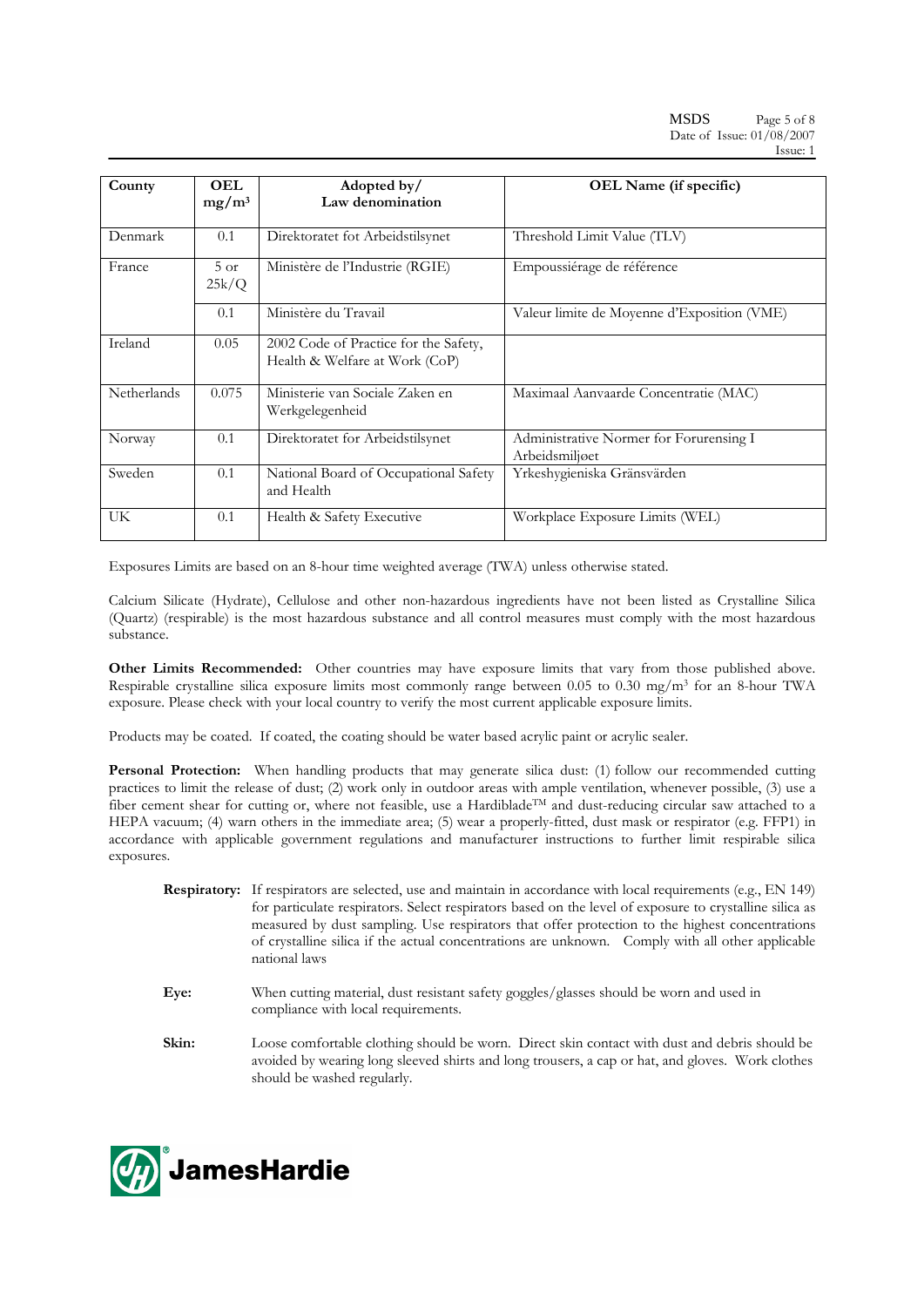# **Engineering Controls**

# **Cutting Outdoors**

- 1. Position cutting station so that wind will blow dust away from user or others in working area.
- 2. Use one of the following methods based on the required cutting rate:

## **Best**

- Score and snap using carbide-tipped scoring knife or utility knife
- Shears (Pneumatic or Handheld)

## **Good**

• Dust reducing circular saw equipped with Hardieblade™ saw blade and HEPA vacuum extraction

## **Minimum** *(for low to moderate cutting only)*

- Dust reducing circular saw with Hardieblade™ saw blade
- Hand Saw with hardened teeth

# **Cutting Indoors**

- Cut only using score and snap or shears (manual, electric or pneumatic)
- Position cutting station in well-ventilated area

# **Sanding/Rebating/Drilling/Other Machining**

If sanding, rebating, drilling, or other machining is necessary, you should always wear a dust respirator in compliance with local requirements (e.g., EN 149, FFP1) and warn others in the immediate area.

## **Clean-Up**

During clean up, dust and debris, NEVER dry sweep as it may excite silica dust particles into the user's breathing area. Instead, wet debris down with a fine mist to suppress dust during sweeping, or use a HEPA vacuum to collect particles.

- **Important Notes:** 1. For maximum protection (lowest respirable dust production), James Hardie recommends always using "Best"- level cutting methods where feasible
	- 2. NEVER use a power saw indoors
	- 3. NEVER use a circular saw blade that does not carry the Hardieblade™ saw blade trademark
	- 4. NEVER dry sweep use wet suppression methods or HEPA vacuum
	- 5. NEVER use a grinder or continuous rim diamond blade for cutting
	- 6. ALWAYS follow tool manufacturer's safety recommendations

# **Section 9. Physical and Chemical Properties**

**Appearance and Odour:** Solid gray boards with varying dimensions according to product

| Vapor Pressure:             | Not Relevant | <b>Flash Point:</b>        | Not Relevant   |
|-----------------------------|--------------|----------------------------|----------------|
| <b>Specific Gravity:</b>    | Not Relevant | <b>Auto ignition Temp:</b> | Not Relevant   |
| <b>Flammability Limits:</b> | Not Relevant | Volatility:                | Not Relevant   |
| <b>Boiling Point:</b>       | Not Relevant | Solubility in Water:       | Not Relevant   |
| <b>Melting Points:</b>      | Not Relevant | <b>Evaporation Rate:</b>   | Not applicable |

# **Section 10. Stability and Reactivity**

**Stability:** Crystalline silica is stable under ordinary conditions.

**Conditions to Avoid:** Excessive dust generation during storage and handling.

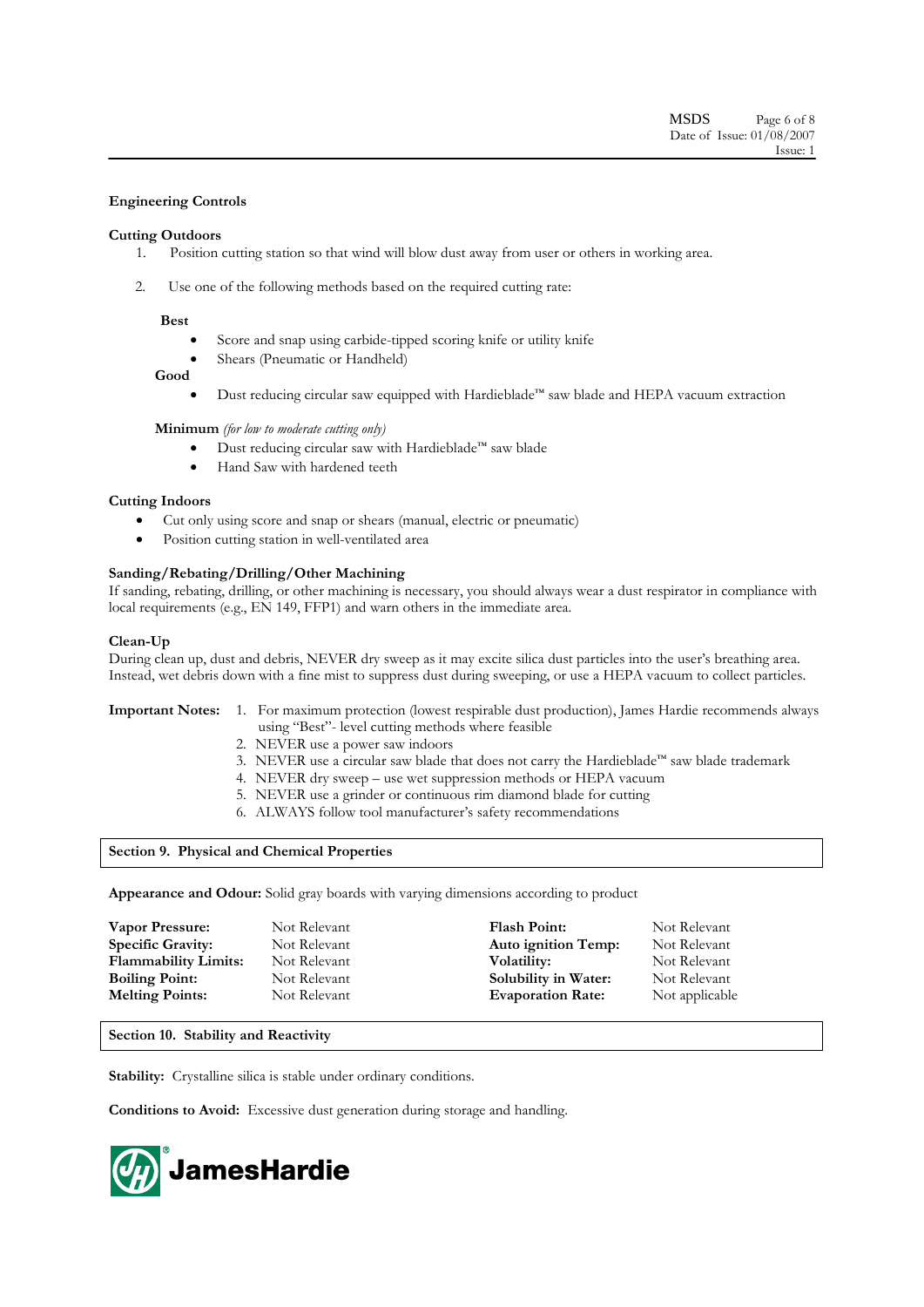# **Materials to Avoid:**

**Incompatibility:** Hydrofluoric acid will dissolve silica and can generate silicon tetrafluoride, a corrosive gas. Contact with strong oxidising agents such as fluorine, boron trifluoride, chlorine trifluoride, manganese trifluoride or oxygen difluoride may cause fires and/or explosions.

# **Section 11. Toxicological Information**

The product is not toxic in its intact form. The following applies to dust that may be generated during cutting and sanding:

**LD50:** Silicon Dioxide: Rat oral >22,500 mg/kg Mouse oral>10,500 mg/kg

# **Chronic Effects:**

# **Inhaled:**

Repeated and prolonged overexposures to dust containing crystalline silica can cause silicosis (scarring of the lung) and increases the risk of bronchitis, tuberculosis, lung cancer, renal disease and scleroderma (a disease affecting the connective tissue of the skin, joints, blood vessels and internal organs). Some studies suggest that cigarette smoking increases the risk of silicosis, bronchitis, and lung cancer in persons also exposed to crystalline silica. Acute silicosis is a rapidly progressive, incurable lung disease that is typically fatal. Symptoms include, but are not limited to: shortness of breath, cough, fever, weight loss and chest pain. Such exposure may cause pneumoconiosis and pulmonary fibrosis.

The following relates to health effects of cellulose: Based on limited animal research, it is possible that repeated chronic inhalation exposure to cellulose fibre dust over time may lead to inflammation and scarring of the lung in humans. Precautions taken for crystalline silica dust will protect against cellulose.

# **Section 12. Ecological Information**

There is a very limited amount of ecological data available on the effects of releases that may occur from this product being released into the environment. Clean up of the spilled product would not be expected to leave any hazardous material that could cause a significant adverse impact. There is a limited amount of ecological data available on crystalline silica, primarily because it is a naturally occurring mineral. An adequate representation of these data is beyond the scope of this document.

# **Section 13. Disposal Consideration**

Dispose of material as inert, non-metallic mineral in conformance with local regulations.

# **Section 14. Transport Information**

There are no special requirements for storage and transport.

**UN No:** None Allocated **Dangerous Goods Class:** None Allocated **Hazchem Code:** None Allocated Poisons Schedule: None Allocated **Packing Group:** Not Applicable **Label:** Local regulations may apply